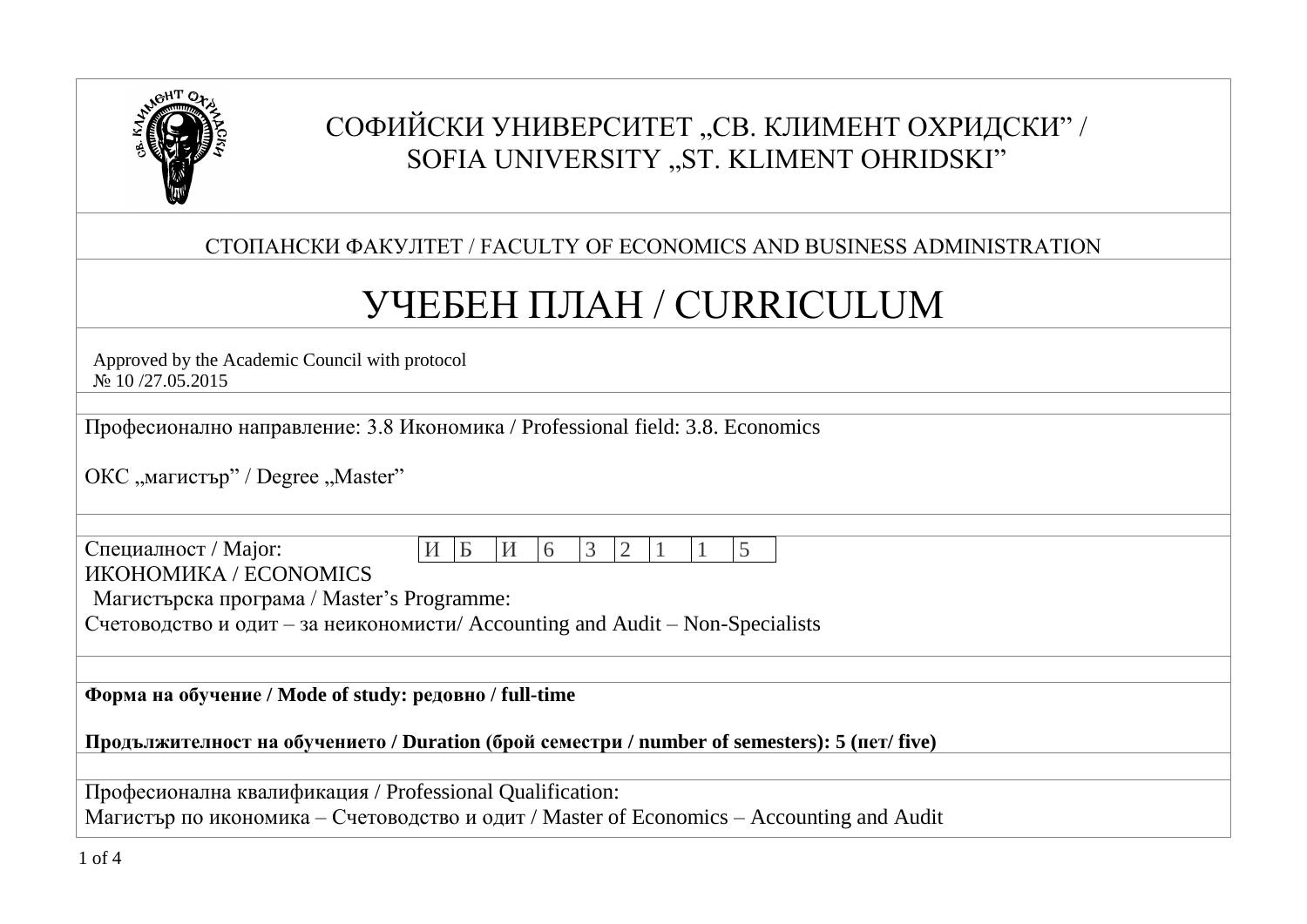#### **Квалификационна характеристика / Qualification characteristics**

#### *Специалност / Major: Икономика / Economics*

## *Магистърска програма: СЧЕТОВОДСТВО И ОДИТ – ЗА НЕИКОНОМИСТИ/ Master's Programme: ACCOUNTING AND AUDIT – NON-SPECIALISTS*

#### **Admission Requirements:**

A bachelor's or a master's degree in a major different from Economics and/or Business Administration. Admission requirements include a written exam for testing applicants' economic knowledge and language proficiency (an essay on economic issue of current interest) and an interview. The final grade consists of the grade point average of the bachelor's degree, the state examination (defense of a bachelor's thesis) and the grades of the essay and interview.

#### **1. Programme Aims**

The Programme's main goal is to prepare highly skilled specialists – accountants, auditors, financial managers, etc., who could develop a successful professional career.

The additional Programme's goals include:

- o Improving and extending master-students' knowledge in the field of accounting, financial reporting, auditing, taxation, economic analysis and financial control for acquiring new professional competencies;
- o Deepening and expanding master-students' knowledge in the field of dynamically changing national and international accounting legislation;
- o Providing master-students with knowledge about management accounting specific tools and their application in practice;
- o Providing more opportunities for a life-long learning.

The master's Programme "Accounting and Audit – Non-Specialists" is in line with the policy and strategy of the Faculty of Economics and Business Administration for bringing the master's programmes closer to business and responding to its needs for highly qualified and well prepared young specialist.

#### **2. Programme content**

The Programme's curriculum includes:

o Foundation module (two semesters) – which includes basic obligatory courses with emphasis on economics and finance;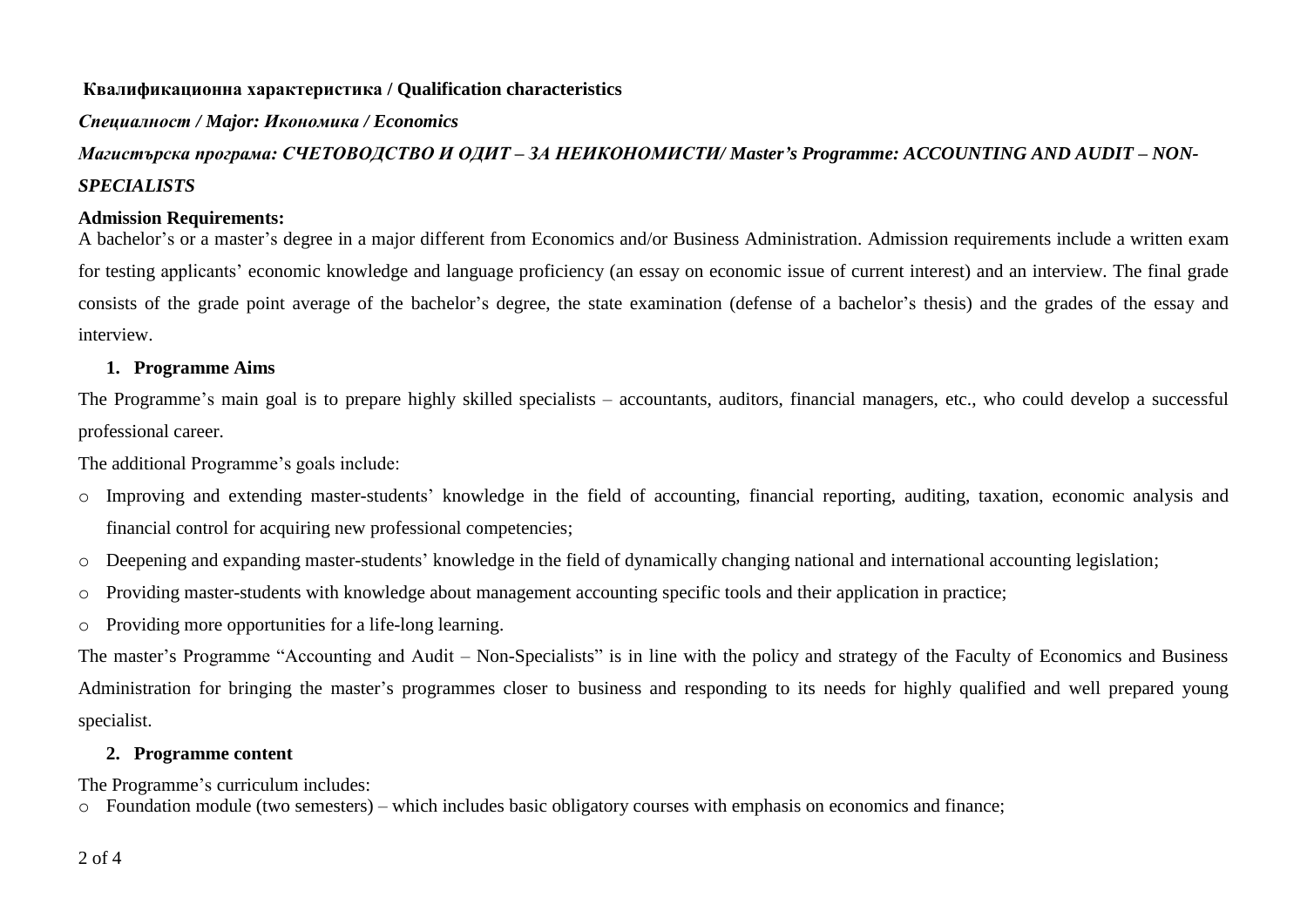- o Specialized courses in;
	- o Financial accounting;
	- o Management accounting;
	- o Financial reporting based on the International Financial Reporting Standards (IFRSs), incl. preparation of consolidated financial statements
	- o Financial Statements Analysis
	- o Audit and assurance procedures based on the International Standards of Auditing
	- o Taxation
	- o Accounting of Financial Institutions
	- o Public Sector Accounting
	- o Accounting of Insurance and Pension Insurance Companies

#### **3. Professional competencies**

#### BE FAMILIAR WITH:

- o modern economic theories and be able to analyze the economic environment by using the appropriate tools;
- o the legal and administrative basis of businesses;
- o the structure and content of company's financial statements;
- $\circ$  the consolidation procedures for preparation of consolidated financial statements;
- o the tools of management accounting;
- o the Conceptual Framework for financial reporting of International Accounting Standards Board;
- o the requirements of the core set of the IFRSs;
- o the nature of audit and assurance procedures, their principles and concepts;
- o the Bulgarian tax system as applicable to individuals, single companies and groups of companies;
- o the specific accounting of companies from different sectors banks, government agencies, ministries, insurance and pension insurance companies, etc.
- o Bulgarian accounting practices and accounting legislation.

#### 3 of 4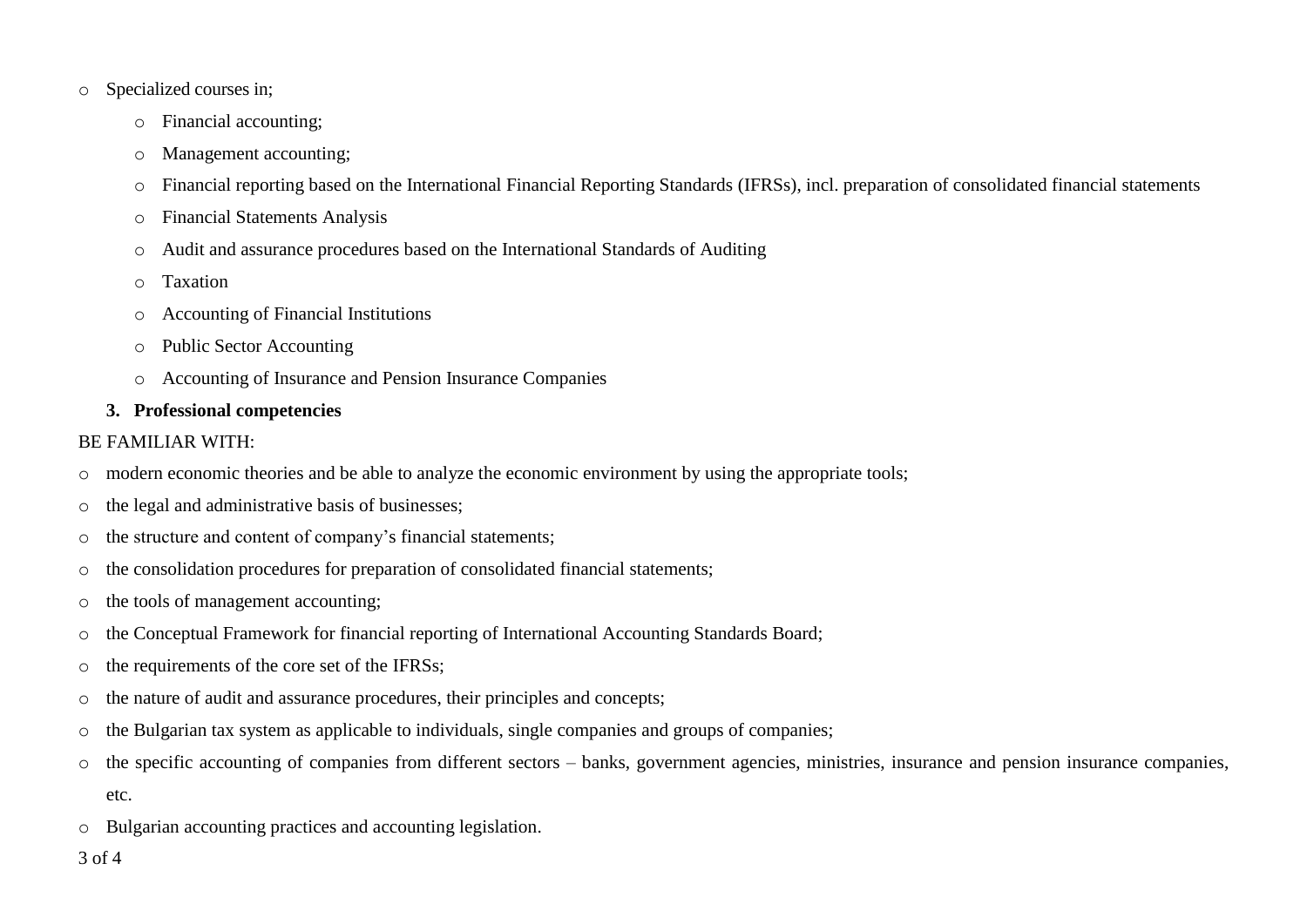#### BE ABLE TO

- o implement what has been learned as theory and shared practical experience to solve practical problems;
- o prepare individual and consolidated financial statements based on the IFRSs;
- o take part in planning of an audit engagement;
- o take part in assessing components of the audit risk and develop an adequate audit strategy;
- o take part in different audit assurance procedures based on the International Standards of Auditing
- o compute the income tax liabilities of individuals and the effect of national insurance contributions on employees and employers;
- $\circ$  compute the corporation tax liabilities of individual companies and groups of companies;
- o compute the effects of value added tax on businesses;
- o implement the management accounting tools;
- o communicate effectively;
- $\circ$  use and work with various information sources.
- **BE**
- o creative;
- o open to innovations;
- o capable of self-development and life-long learning.

#### **4. Professional development**

Programme's graduates can work as accountants and chief accountants of companies from different economic sectors, incl. financial and non-financial institutions, insurance and pension insurance companies, etc.; financial managers, department managers, tax consultants, internal and external auditors. They can also develop their professional career in other sectors and institutions through exercising accounting and controlling functions.

Programme's graduates in Accounting and Audit – Non-Specialists can hold posts in the government administration, in third sector organizations; work as consultants; teach in the system of higher education, work in research and development units.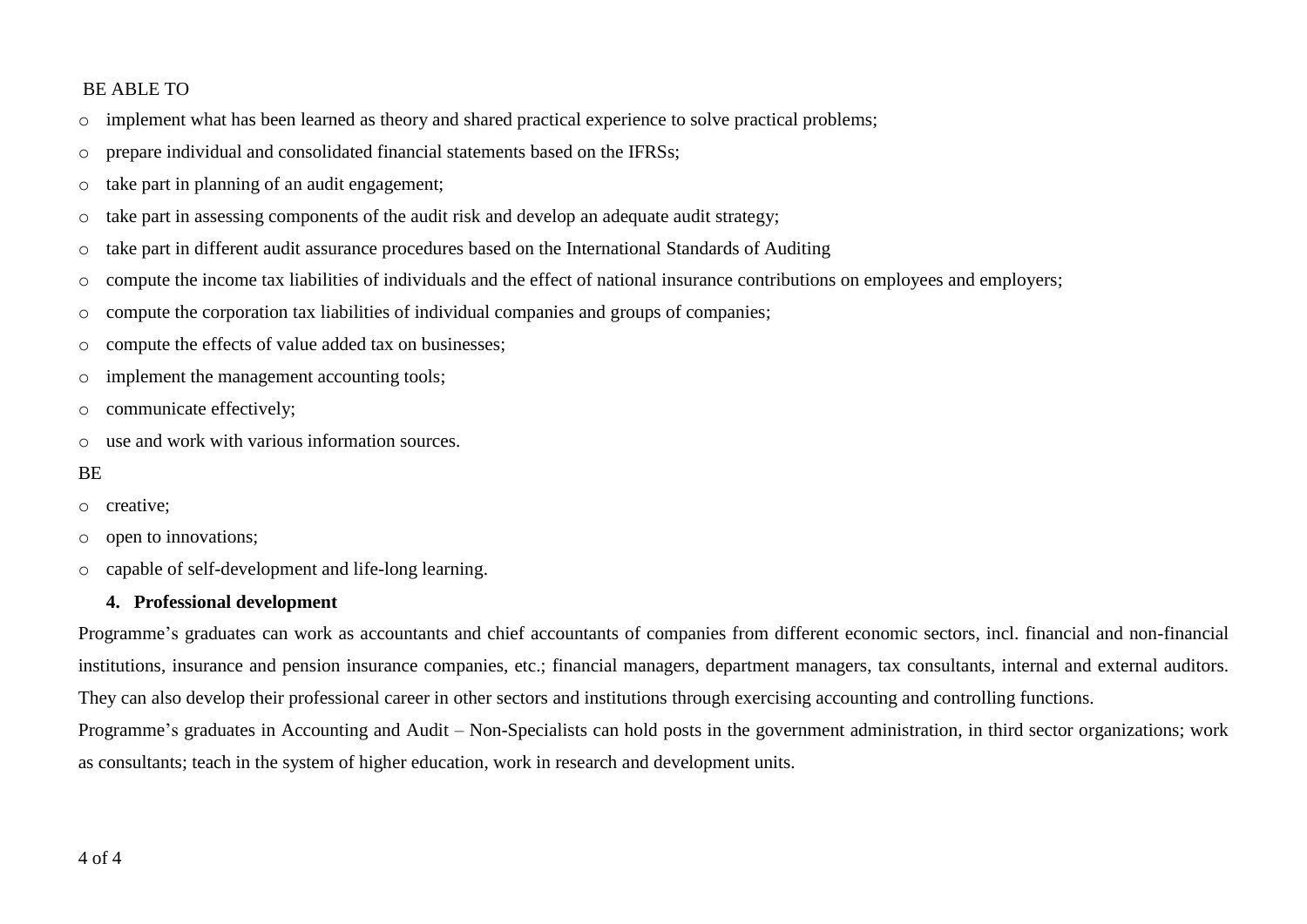#### ИБИ 632115

*Major code*

Major " Economics" / Master's Programme " Accounting and Audit - Non-Specialists "

|                |                           |                                                                                                            |                                                                                    | ZVIVZVIV AUUQUUIIIU TUQI |                          |                                     |          | Academic hours |          |                        |                                                                                           |
|----------------|---------------------------|------------------------------------------------------------------------------------------------------------|------------------------------------------------------------------------------------|--------------------------|--------------------------|-------------------------------------|----------|----------------|----------|------------------------|-------------------------------------------------------------------------------------------|
| N <sub>2</sub> | Course<br>code            | Course name                                                                                                | $\overleftrightarrow{\mathbb{O}}\,\widehat{\mathbb{U}}$<br>obligatory<br>ellective | semester                 | ECTS<br>credits          | independent<br>Total, incl<br>study | Lectures | Seminars       | Practice | Week study<br>workload | Assessment -<br>final exam (FE),<br>assessment<br>(CA),<br>combination<br>(CO)<br>current |
|                | $\mathcal{P}$             | 3                                                                                                          | $\overline{4}$                                                                     | 5                        | 6                        | $\overline{7}$                      | 8        | 9              | 10       | 11                     | 12                                                                                        |
|                | <b>Obligatory courses</b> |                                                                                                            |                                                                                    |                          |                          |                                     |          |                |          |                        |                                                                                           |
|                |                           | Principles of Management and Business Planning and<br>$3 6 0 1$ Control (incl. course project)             | $\Omega$                                                                           |                          | 5                        | 150                                 | 45       | $\Omega$       | $\Omega$ | $3+0$                  | CO                                                                                        |
| $\overline{2}$ |                           | 3 6 0 2 Microeconomics                                                                                     | $\Omega$                                                                           |                          | 6                        | 180                                 | 60       | 30             | $\Omega$ | $4 + 2$                | <b>FE</b>                                                                                 |
| 3              |                           | 3 6 0 3 Macroeconomics (incl. course project)                                                              | $\Omega$                                                                           |                          | 6                        | 180                                 | 60       | $\Omega$       | $\Omega$ | $4 + 0$                | CO                                                                                        |
| 4              | $3 6 0 4$ Marketing       |                                                                                                            | $\Omega$                                                                           |                          | $\overline{2}$           | 60                                  | 30       | $\Omega$       | $\Omega$ | $2+0$                  | <b>FE</b>                                                                                 |
| 5              | $3 6 0 5$ Civil Law       |                                                                                                            | $\Omega$                                                                           |                          | 3                        | 90                                  | 45       | $\Omega$       | $\Omega$ | $3 + 0$                | <b>FE</b>                                                                                 |
| 6              |                           | 3606 Information Technologies and Systems                                                                  | $\overline{O}$                                                                     |                          | $\overline{\mathcal{A}}$ | 120                                 | 30       | 30             | $\Omega$ | $2 + 2$                | CA                                                                                        |
|                |                           | 3607Mathematics                                                                                            | $\Omega$                                                                           |                          | $\overline{\mathcal{A}}$ | 120                                 | 30       | 30             | $\Omega$ | $2 + 2$                | CA                                                                                        |
| 8              |                           | 3608 Commercial Law                                                                                        | $\overline{O}$                                                                     | $\overline{2}$           | 3                        | 90                                  | 45       | $\Omega$       | $\Omega$ | $3 + 0$                | FE                                                                                        |
| 9              |                           | 3 6 0 9 Business Statistics                                                                                | $\Omega$                                                                           | $\overline{2}$           | $\overline{4}$           | 120                                 | 30       | 30             | $\Omega$ | $2 + 2$                | <b>FE</b>                                                                                 |
| 10             | 3 6 1 0                   | Finance (public and corporate), (incl. course project)                                                     | $\Omega$                                                                           | $\overline{2}$           | 8                        | 240                                 | 45       | 30             | $\Omega$ | $3 + 2$                | CO                                                                                        |
| 11             |                           | $3 6 1 1$ Accounting                                                                                       | $\mathbf{O}$                                                                       | $\overline{2}$           | 5                        | 150                                 | 45       | 30             | $\Omega$ | $3 + 2$                | FE                                                                                        |
| 12             |                           | 3 6 1 2 Money, Banking and Financial Markets                                                               | $\Omega$                                                                           | $\overline{2}$           | $\overline{4}$           | 120                                 | 30       | 30             | $\Omega$ | $2 + 2$                | <b>FE</b>                                                                                 |
| 13             |                           | 3 6 1 3 International Econimics (incl. course project)                                                     | $\Omega$                                                                           | 2                        | 6                        | 180                                 | 30       | 30             | $\Omega$ | $2 + 2$                | CO                                                                                        |
| 14             | 2 6 2<br>3                | Accounting of Financial Institutions (incl. course project)                                                | O                                                                                  | 3                        | 3                        | 90                                  | 30       | $\Omega$       | $\Omega$ | $2+0$                  | CO                                                                                        |
| 15             |                           | 3 2 7 1 Financial Accounting                                                                               | $\Omega$                                                                           | 3                        | $\tau$                   | 210                                 | 60       | 30             | $\Omega$ | $4 + 2$                | $\rm FE$                                                                                  |
| 16             |                           | 327 2 Public Sector Accounting (incl. course project)                                                      | $\overline{O}$                                                                     | 3                        | 3                        | 90                                  | 30       | $\Omega$       | $\theta$ | $2 + 0$                | CO                                                                                        |
| 17             |                           | Accounting of Insurance and Pension Insurance Companies<br>$3 \mid 2 \mid 8 \mid 9$ (incl. course project) | $\mathbf{O}$                                                                       | 3                        | 3                        | 90                                  | 30       | $\Omega$       | $\Omega$ | $2+0$                  | CO                                                                                        |

2015/2016 Accademic Year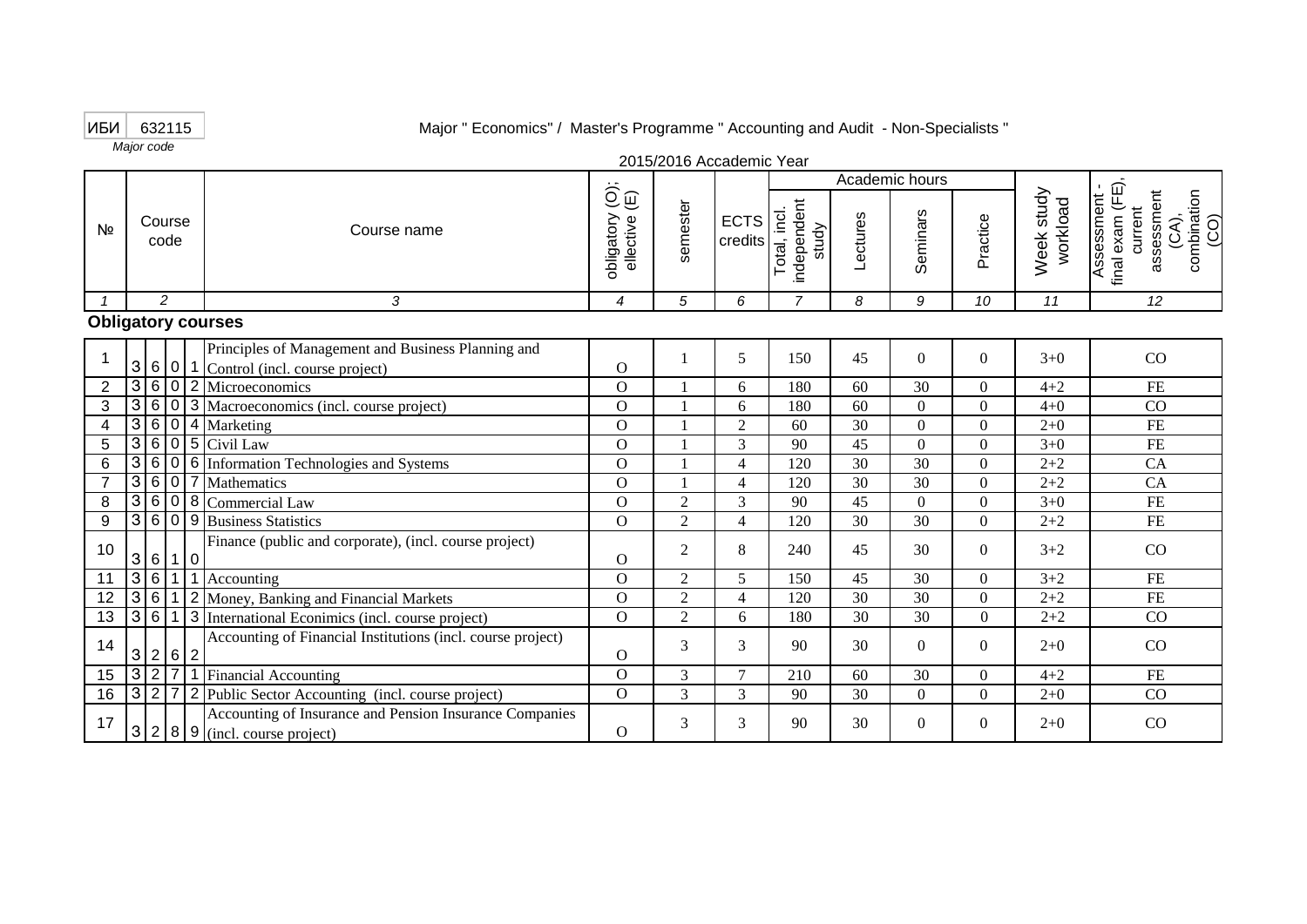| 18 |  | 3275 Management Accouning - part one                                                            |          |  | l 50 | 30 | 30 | $2+2$   | FE |
|----|--|-------------------------------------------------------------------------------------------------|----------|--|------|----|----|---------|----|
| 19 |  | $3277$ Tax Law                                                                                  |          |  | 90   | 45 |    | $3+0$   | FE |
| 20 |  | 3279 Management Accouning - part two                                                            | O        |  | 120  | 45 |    | $3+0$   | FE |
| 21 |  | International Financial Reporting Standards - part one and<br>$ 3 2 8 0 $ part two              | O        |  | 330  | 90 |    | $6 + 3$ | FE |
| 22 |  | 3285 External and Internal Audit - part one                                                     |          |  | 180  | 45 | 30 | $3 + 2$ | FE |
| 23 |  | $\boxed{3}$ $\boxed{2}$ $\boxed{8}$ $\boxed{6}$ $\boxed{Taxes \text{ in}$ Accounting - part one | $\Omega$ |  | 120  | 30 |    | $2+2$   | FE |
| 24 |  | 3278 Financial Statements Analysis                                                              | $\Omega$ |  | 90   | 30 |    | $2+1$   | FE |
| 25 |  | 3287 Taxes in Accounting - part two                                                             | $\Omega$ |  | 180  | 45 | 30 | $3 + 2$ | FE |
|    |  | 26 3 2 8 8 External and Internal Audit - part two                                               | $\Omega$ |  | 180  | 45 | 30 | $3+2$   | FE |

**Ellective courses** *– minimum 6 ECTS credits in the third semester and 5 ECTS credits in the forth semester* 

| 27 |         |  | $ A $ 2 9 0 Trade Banking                                  |   |  | 120   | 45 |  | $3+0$ | FE |
|----|---------|--|------------------------------------------------------------|---|--|-------|----|--|-------|----|
| 28 |         |  | $ U $ 2 9 1 Financial Law                                  |   |  | 60    | 30 |  | $2+0$ | FE |
| 29 |         |  | $ U $ 2 9 2 Institutional Economics                        |   |  | 120   | 60 |  | $4+0$ | FE |
| 30 |         |  | $ U $ 2   8   9   Accounting Softwear                      |   |  | 90    | 30 |  | $2+1$ | FE |
| 31 | И 2 8 8 |  | Financial and Accounting Management (incl. course project) | E |  | i 20. | 45 |  | $3+0$ | FE |
| 32 |         |  | $ U $ 2   8   7  Introduction to Custom's Control          |   |  | 60    | 30 |  | $2+0$ | FE |
|    |         |  | All courses from Master Programme "Finance and Banking"    | Ε |  |       |    |  |       |    |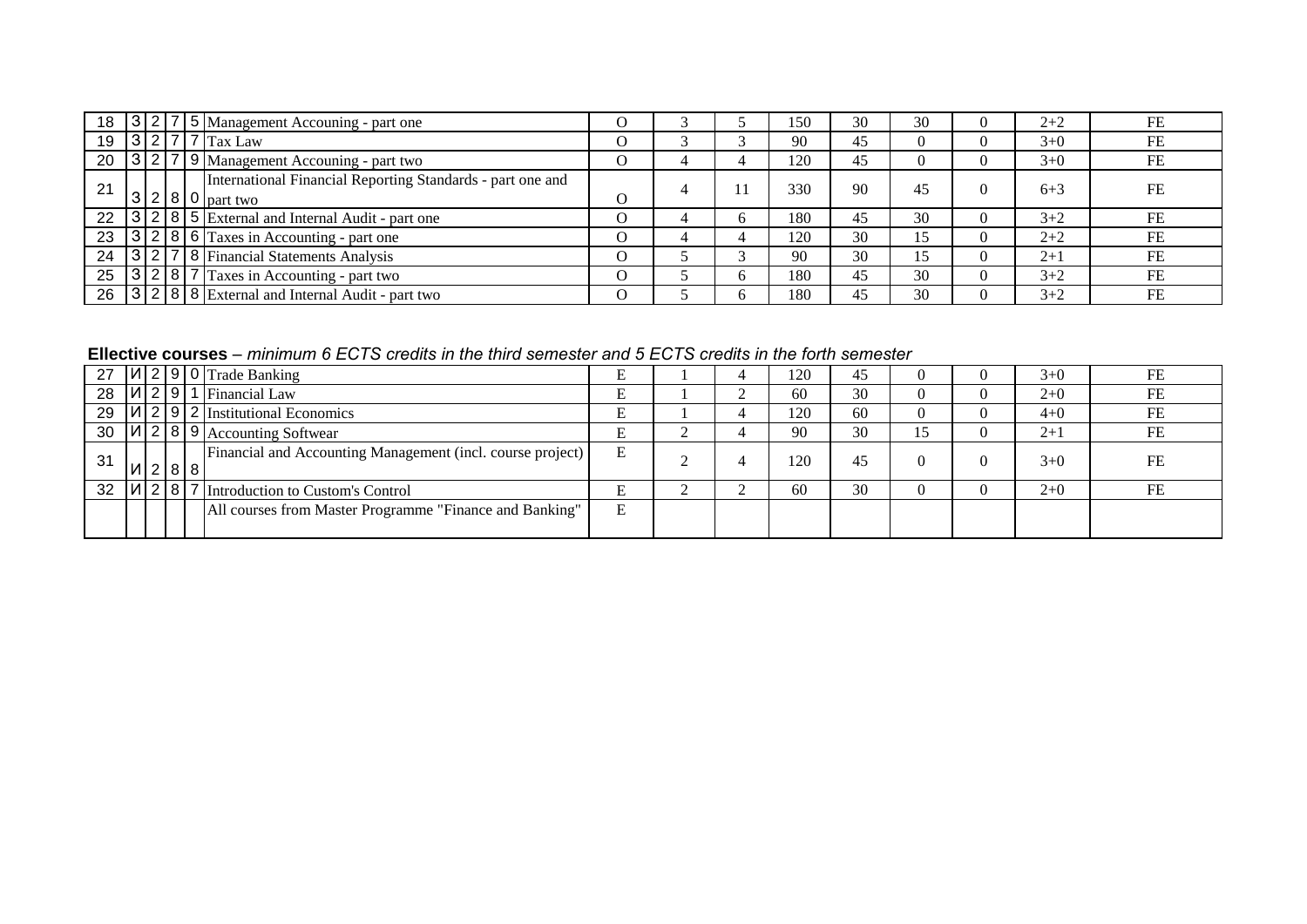#### **Practices and projects**

| Nº | Code | Internship and projects                                                                                                                                                                                                                                    | $\widehat{\mathbb{E}}$<br>obligatory (O); ellective | Semester | credits<br>w<br>ECT | Weeks | Hours | final<br>eri<br>ف<br>8<br>sses<br>킁 |
|----|------|------------------------------------------------------------------------------------------------------------------------------------------------------------------------------------------------------------------------------------------------------------|-----------------------------------------------------|----------|---------------------|-------|-------|-------------------------------------|
|    |      | All master students should develop course projects as part of ther education and final assesment in the following courses:<br>Macroeconomics, Finance (public and corporate), International Economics, Accounting of Financial Institutions, Public Sector |                                                     |          |                     |       |       |                                     |

Accounting, Accounting of Insurance and Pension Insurance Companies. Master students, who choose Financial and Accounting Management as an ellective course, should also develope a course project.

#### **Graduation**

| Way of graduation                        | ΞÉ<br>ഗ<br>℧<br>Φ<br>ب<br>ш<br>ం | First state<br>session | Second state<br>session |
|------------------------------------------|----------------------------------|------------------------|-------------------------|
| Writing and defence of a master's thesis | 15                               | February               | November                |

**Programme Curriculum is approved by the Faculty Board with Protocol № 3/24.03.2015 г.**

**DEAN:**.........................

**/Assoc. Prof. Todor Popov/**